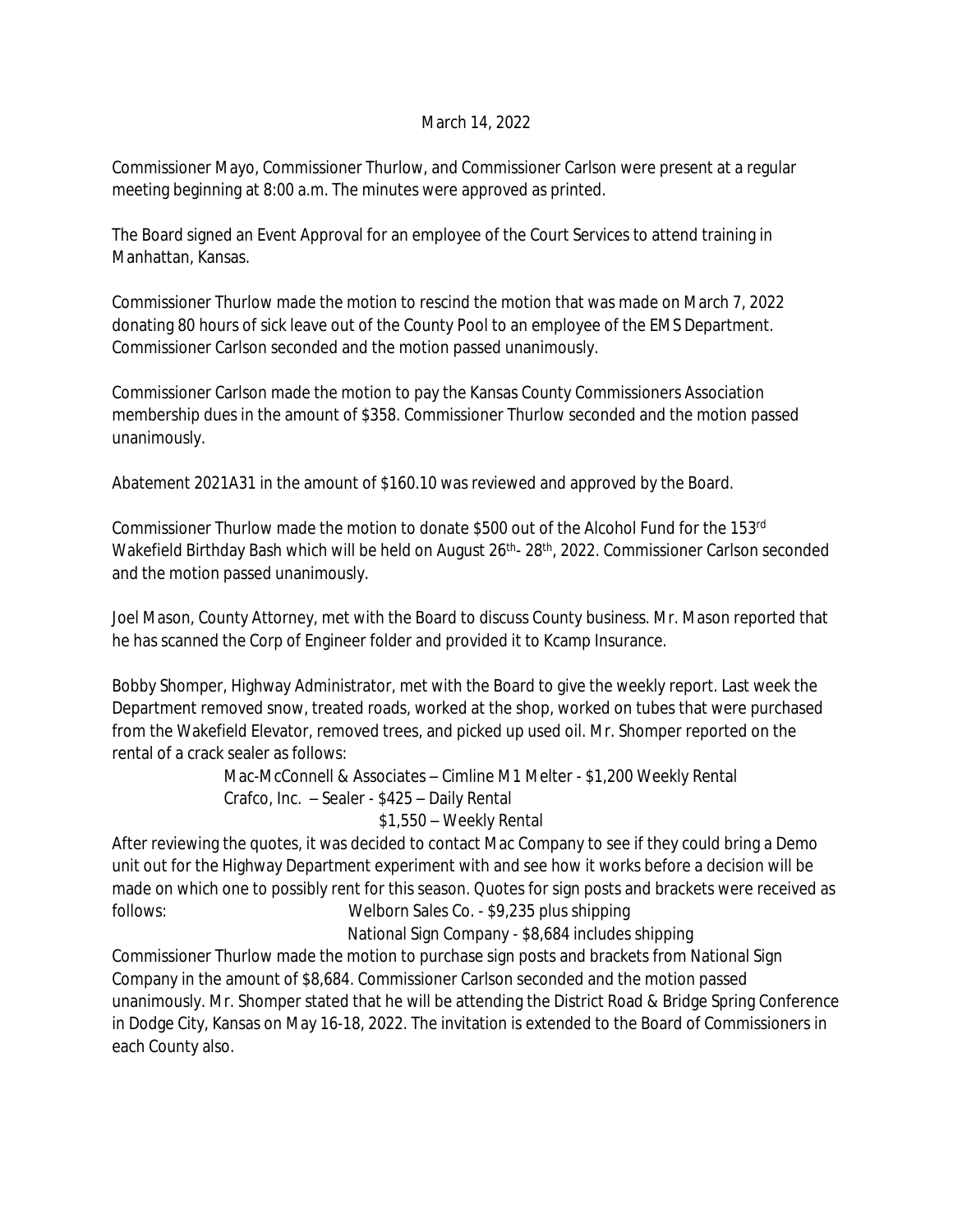Rocky Cramer, EMS Director, met with the Board to give the weekly report. Mr. Cramer reported that they are currently at 265 runs so far in 2022. That is 73 more runs at the same time in 2021. Mr. Cramer stated that he had heard from David Vance with Osage Ambulance about the status of the ambulance that was ordered March 8, 2021. Mr. Vance stated that they hope to receive the chassis by late summer and will then begin the process building of the ambulance.

Pam Kemp, Emergency Manager, and Dana Rickley, County Health Director, met with the Board to give an update on the COVID pandemic. Ms. Kemp stated that there are currently 4 positive cases of COVID in Clay County. If the positive numbers continue to stay low, this will be the last Dashboard report. Ms. Kemp reported that when she went to Glavan Ford to get the pickup that was approved last week it was already spoken for so she agreed to a 2021 Ford F150 with 3,169 miles in the amount of \$57,000. This is \$1,285 less than the first pickup. Ms. Rickley reported that they are holding a Health Fair this week March 14-18, 2022 at the County Health Department. Individuals need to call for an appointment. The Board signed an Event Approval for three employees of the County Health Department to attend training in Manhattan, Kansas. Ms. Rickley presented a quote for a permanent digital sign to be placed at the County Health location. The quote is from DKOI for a 4' x 8' double sided sign for \$22,000 plus delivery and a base riser kit for \$2,500. This does not include the cost of the electrical work or the placement of the concrete pad and the installation of the riser kit. Commissioner Carlson made the motion to approve the purchase of the digital sign to be placed at the County Health Department location in the amount of \$22,000 for the sign plus delivery, riser kit, electrical work, and concrete pad to all be paid for out of COVID grant funds. Commissioner Thurlow seconded and the motion passed unanimously.

Alan Benninga, Sheriff, met with the Board to give the weekly report. Sheriff Benninga reported that they are currently full staffed in the Corrections Officers part of the Law Enforcement Center. The renovation project to move the Riley County Corrections Office out of the basement to an office upstairs is almost complete.

Kayla Wang, County Clerk, asked to go into Executive Session. Commissioner Thurlow made the motion to go into Executive Session under the Personnel Exception of non-elected personnel for 10 minutes beginning at 10:50 a.m. with Commissioner Mayo, Commissioner Thurlow, Commissioner Carlson, Kayla Wang, County Clerk, and Rhonda Carney, Payroll Clerk, present. The subject to be discussed is accumulated leave. Commissioner Carlson seconded and the motion passed unanimously. The regular meeting reconvened at 11:00 a.m. with no action being taken during the session. The Board of Commissioners made the decision to use 22 hours of vacation leave that has been allowed to be carried over from the 2021 year to bring an employee to the number of hours required for a full-time employee status.

Whitney Baer, Noxious Weed Director, met with the Board to get signatures on the Annual Noxious Weed Eradication Progress Report and on the Annual Noxious Weed Management Plan. Both of these documents are sent to the State of Kansas. The Board signed an Event Approval for an employee of the Noxious Weed Department to attend the monthly Weed Director's meeting. Ms. Baer reported that the price of Chemicals has increased a lot. Some brands have almost doubled in costs. There is also the chance that they may not be available to purchase later in the season. Ms. Baer stated that she has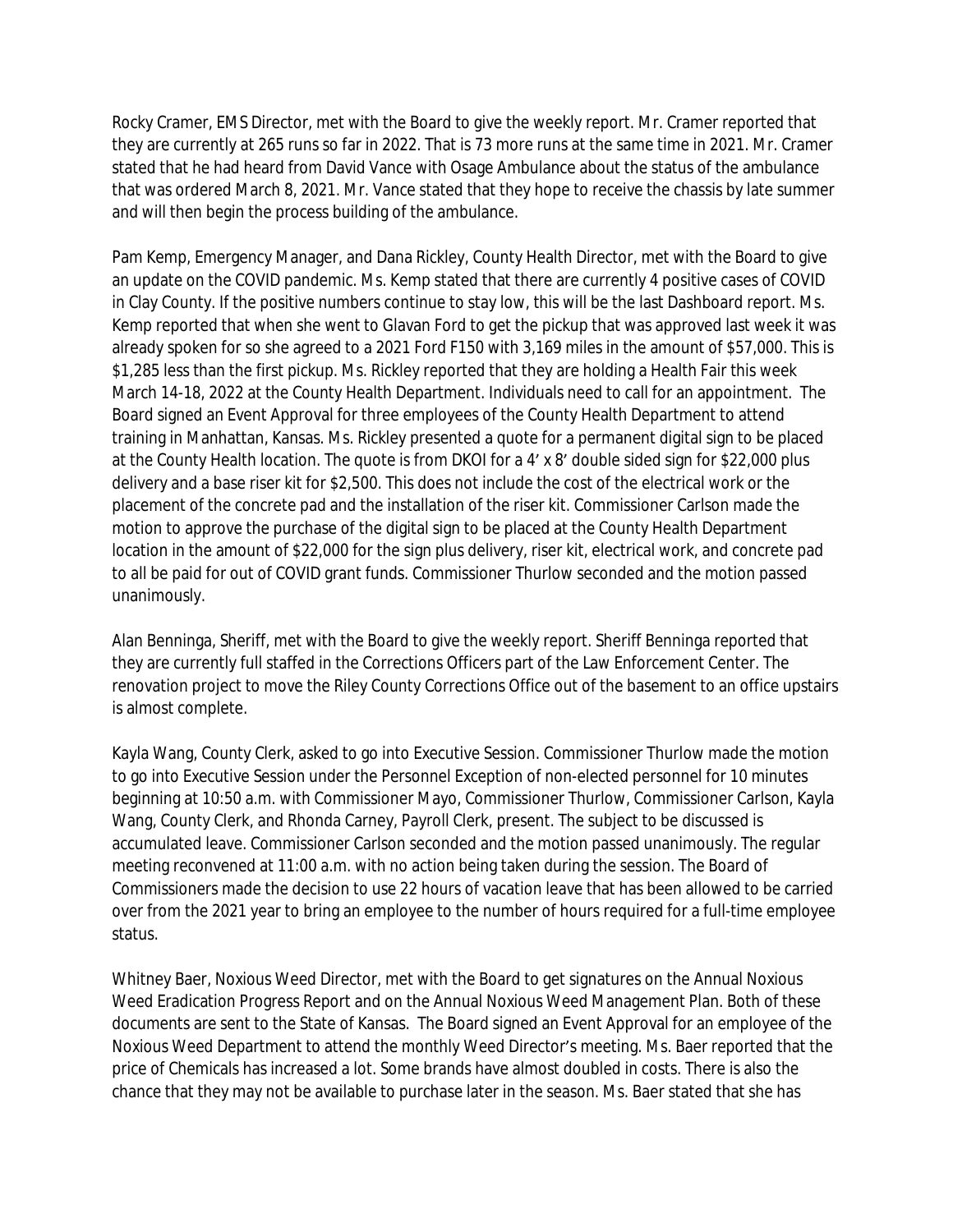stocked up on the chemicals that she normally sells a large amount of in case they become hard to get. The Board granted permission for Ms. Baer to get prices on a replacement copier for the office. The current copier is several years old and they are having to have lots of repairs made, which is beginning to add up in cost. Ms. Baer will return at a later date with prices on a copier.

Shannon Stark, Grow Clay County Assistant Director, met with the Board to give an update on Clay County Travel & Tourism. Ms. Stark reported that she has been working on the design for the 2023 Kansas Travel Guide. It seems that they are moving the deadline earlier then it use to be. Ms. Stark is very excited about the merge with the Chamber of Commerce and the EDG Group. She feels that they will work well together and positive ideas and projects will come from the merge. Ms. Stark has been working with Ms. Muruato on the new website for Explore Clay County and has been attending the North Central Regional Travel & Tourism and actually hosted the meeting here in Clay Center last month with 14 different counties within our region attending. Ms. Stark stated that they are excited to announce that they have received the Tourism Marketing Grant from the State of Kansas in the amount of \$7,000. They will be attending the WeKan Conference in Newton, Kansas on March 23rd, 2022. This is put on by the Kansas Sampler and Clay County Travel & Tourism will be providing one of the round table discussions on murals and the merging of the organizations.

Frank Purling, Gerald Ricketts, Sam Tiemeyer, and Ramey Lehman, Cowboys for Christ, met with the Board to express their concerns of the conditions of the Rodeo Arena located at the Fair Grounds. Mr. Purling stated that the arena is in much need of maintenance to the point that it is not safe for the animals or the children that attend the events that are held there. The place looks terrible and in bad shape. The gates do not swing, they have to be drug, the wooden fence needs to be stood back up, there is fencing that needs to be replaced, and painting that needs done. Mr. Ricketts stated that it looks bad and needs maintenance. It has been approximately 15 years since any good maintenance has been done to the arena. They need to do a little each year and then it wouldn't take so much all at once. It is to the point that it is going to cost a substantial amount to fix what needs to be fixed. The budget, income, and expenses were discussed. Commissioner Mayo stated that they would need to talk to the Fair Board about where all of the funds are being spent. The Fair Board provides updates and reports to the Commissioners randomly through the year. Mr. Purling stated that they have had up to 200 kids there to have the experience of riding horses and they would like to continue the different activities with the kids but need it to be a safer place for the kids and the animals. The Board of Commissioners stated that they will visit with the Fair Board on the maintenance of the arena that has been expressed as a major concern. Mr. Tiemeyer made the annual request for the donation funding for the Cowboy's for Christ that has always been \$500 other years. Commissioner Carlson made the motion to donate \$500 out of the Alcohol Fund to the Cowboy's for Christ. Commissioner Thurlow seconded and the motion passed unanimously.

The Board reviewed a quote from McGee Roofing for the repairs caused from the wind storm on December 15, 2021 to the roof and the fencing at the ESA Building location in the amount of \$3,376.92. Commissioner Thurlow made the motion to approve the quote from McGee Roofing in the amount of \$3,376.,92 for the repairs to the roof located at the ESA Building. This will be paid for out of the County General Fund. Commissioner Carlson seconded and the motion passed unanimously.